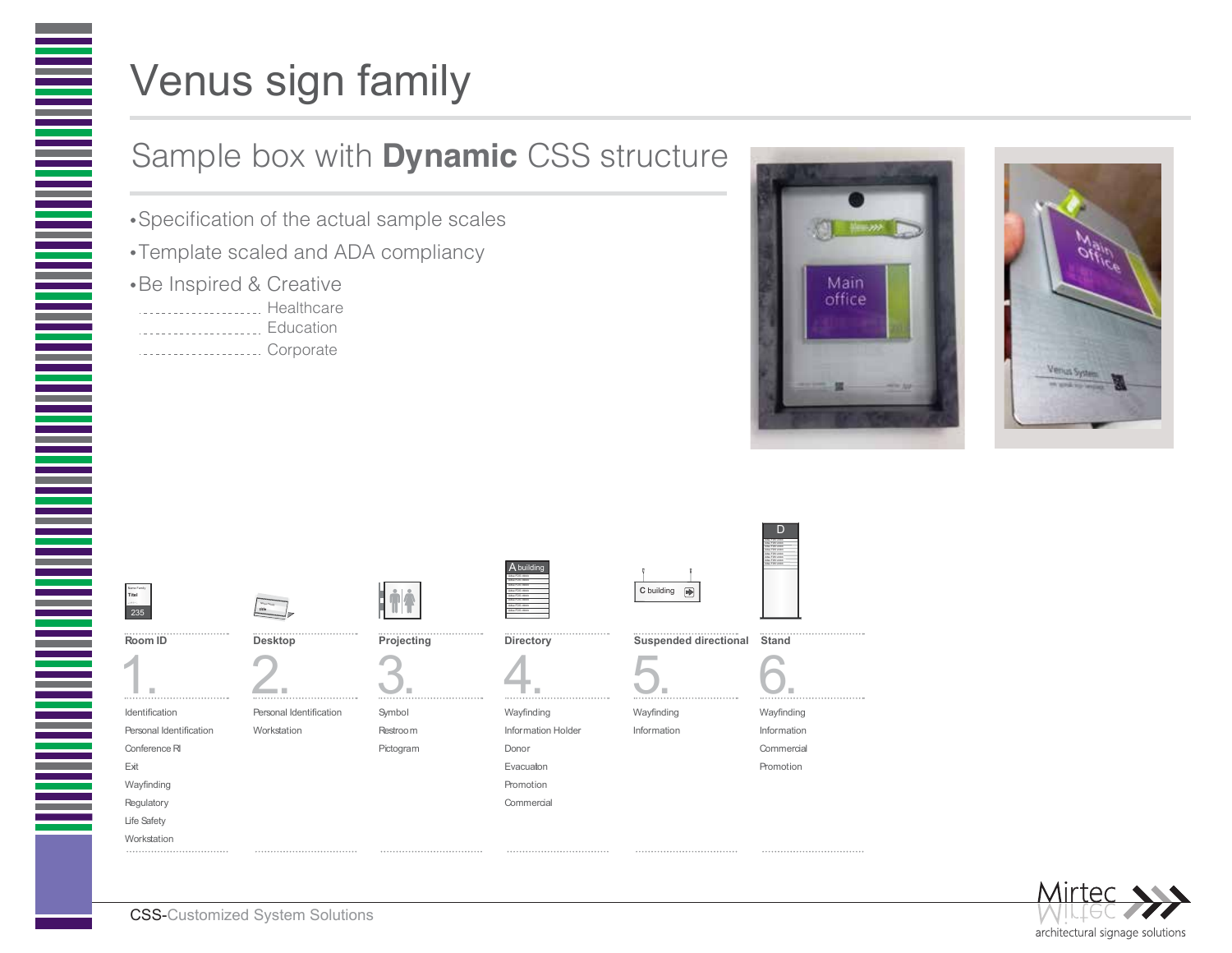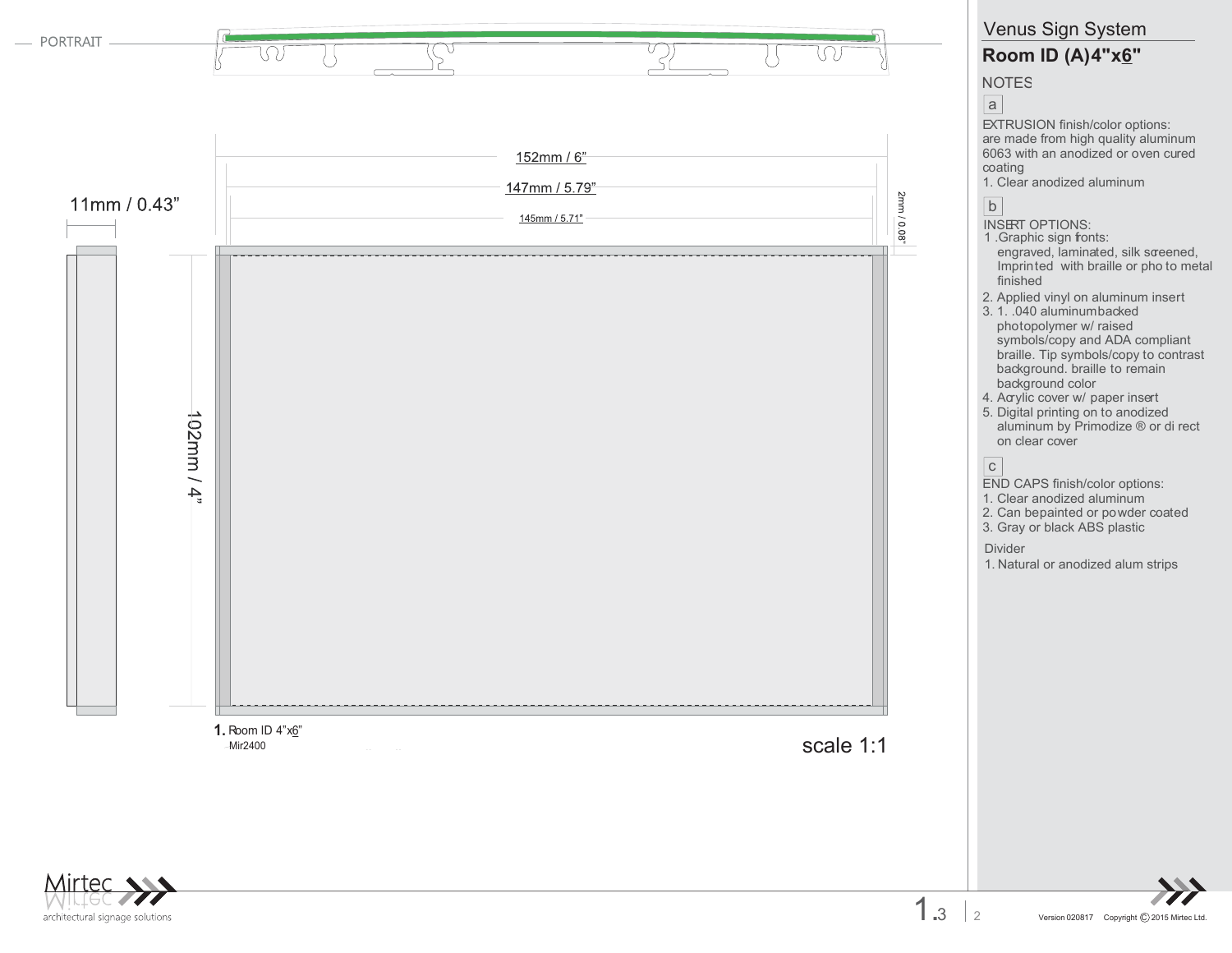

Venus Sign Family **INSERT OPTIONS:** 

Insert

 $Scale 1:1$  Mir2400 Room ID 4" $x_0$ " | finished







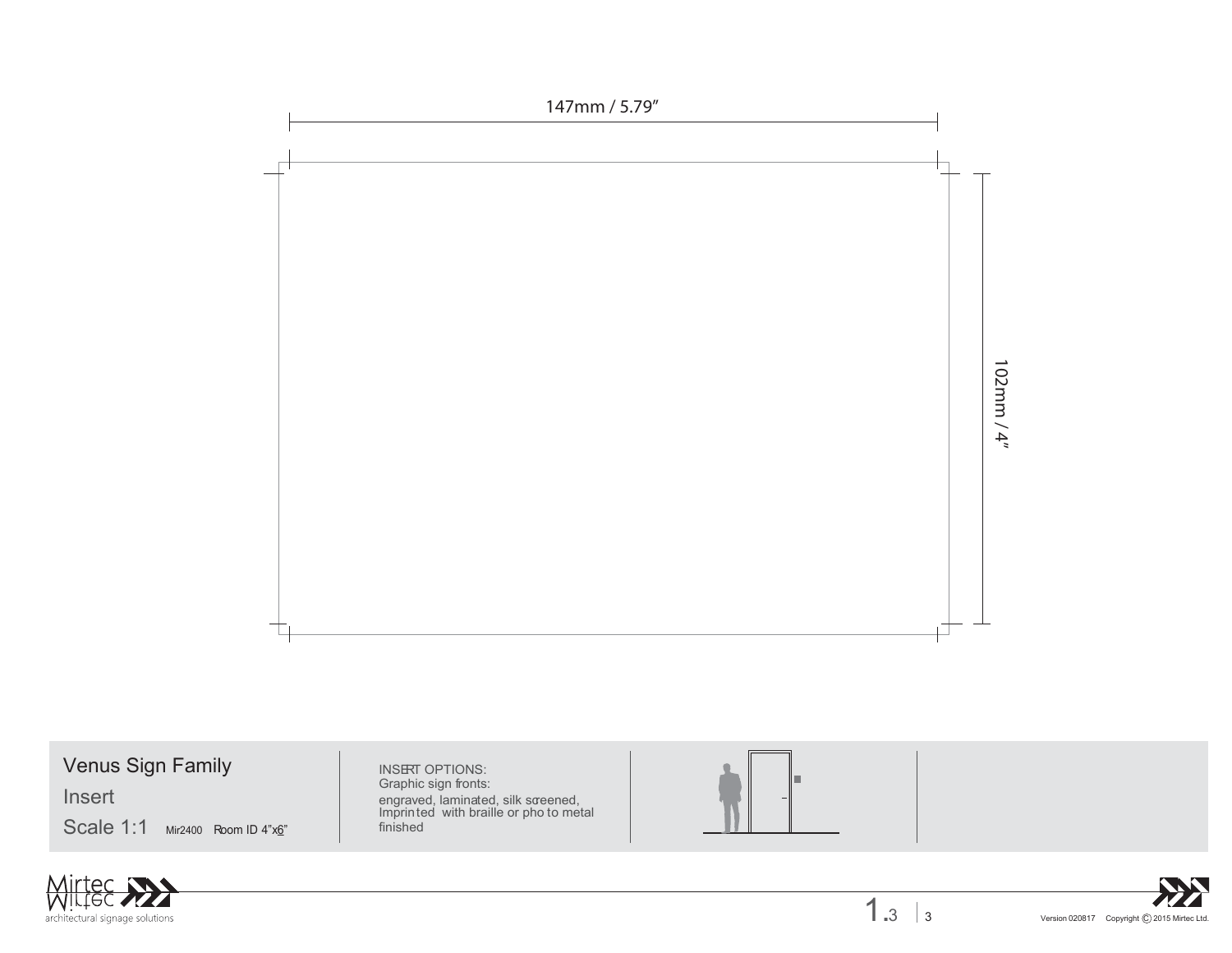





https://segd.org/education



Version 020817 Copyright © 2017 Mirtec Ltd.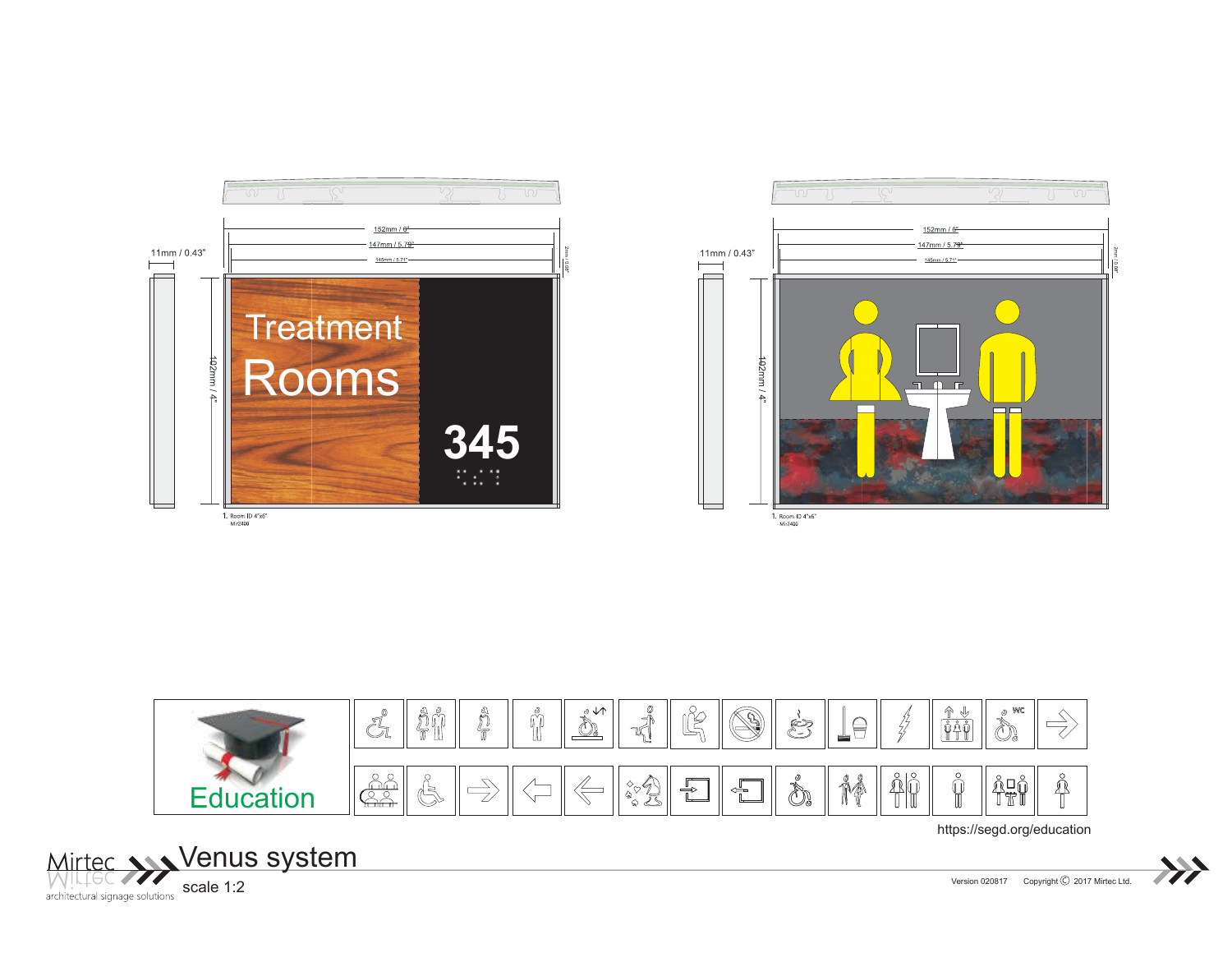